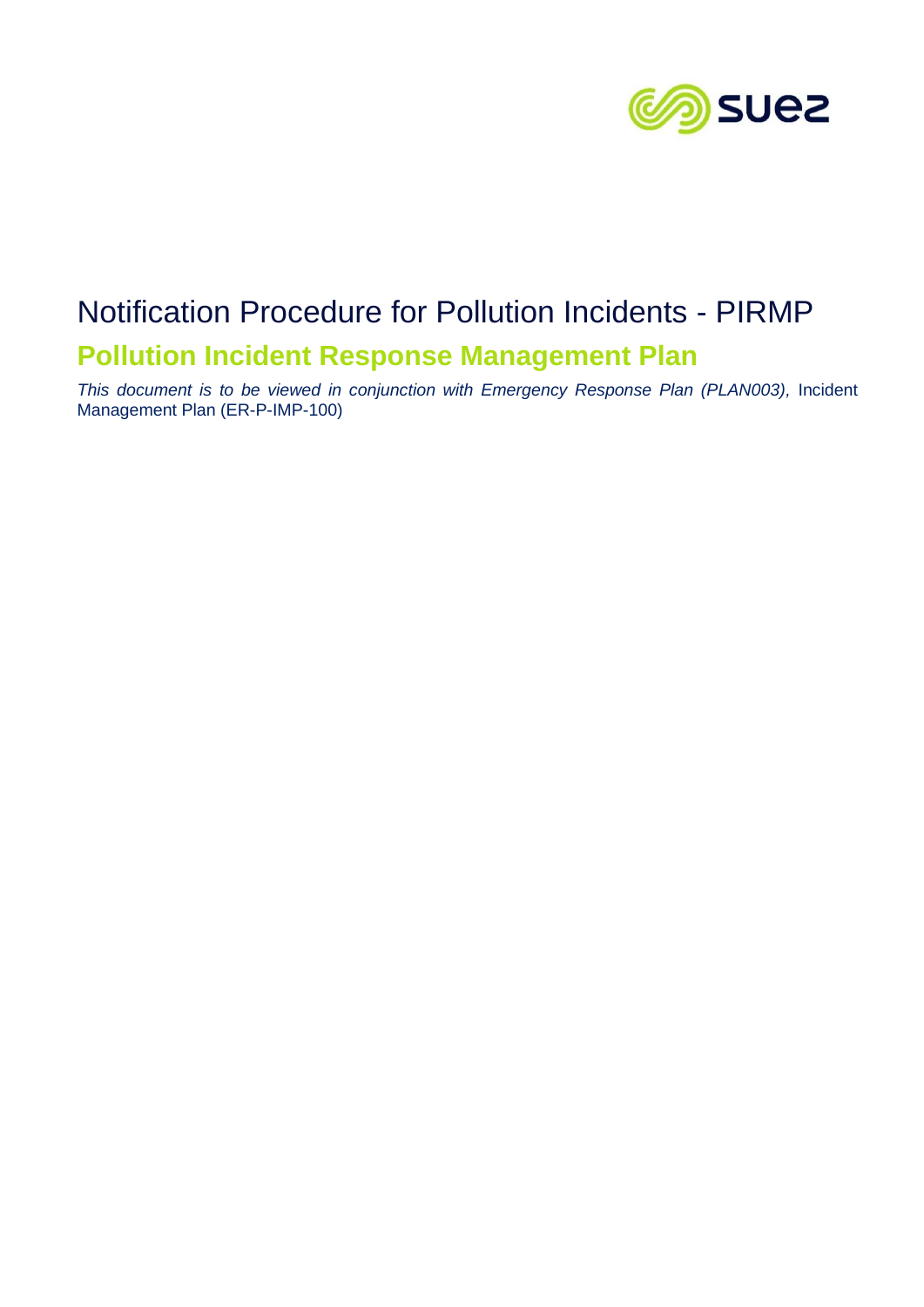## Notification Procedure for Pollution Incidents - PIRMP



When a pollution incident occurs on site

- **1.** Immediately engage in harm minimisation measures / spill containment as per procedures documented in the site Emergency Response Plan (ERP) or Incident Management Plan (IMP)
- **2.** If the incident presents an immediate threat to human health or property contact emergency services on **000** immediately
- **3.** Assess the level of actual or potential pollution and decide whether the incident is a '**notifiable**' incident
- **4.** If the incident is considered '**notifiable**' the following agencies must be notified immediately in listed order:

| <b>NSW EPA</b><br>4.1                                 |                               |  |                                                        |                  | 131 555          |  |
|-------------------------------------------------------|-------------------------------|--|--------------------------------------------------------|------------------|------------------|--|
| 4.2 Ministry of public health unit                    |                               |  |                                                        |                  |                  |  |
| <b>Prospect Water Filtration</b><br>Plant             | (South Western<br>Sydney LHD) |  | <b>Business Hours:</b>                                 | $(02)$ 9794 0855 |                  |  |
|                                                       |                               |  | After Hours (ask for public<br>health officer on call) | (02) 8738 3000   |                  |  |
| Kooragang Industrial Water<br>Scheme                  | (Hunter New England<br>LHD)   |  | <b>Business Hours:</b>                                 | (02) 4924 6477   |                  |  |
|                                                       |                               |  | After Hours (ask for public<br>health officer on call) | (02) 4924 6477   |                  |  |
| 4.3 SafeWork NSW                                      |                               |  |                                                        | 131 050          |                  |  |
| 4.4 Local Council -                                   |                               |  |                                                        |                  |                  |  |
| Kooragang Industrial Water Scheme                     |                               |  | <b>City of Newcastle</b>                               |                  | $(02)$ 4974 2000 |  |
| <b>Prospect Water Filtration Plant</b>                |                               |  | <b>Fairfield City Council</b>                          |                  | (02) 9725 0222   |  |
| 4.5 NSW Fire and Rescue (if not previously contacted) |                               |  |                                                        | 000              |                  |  |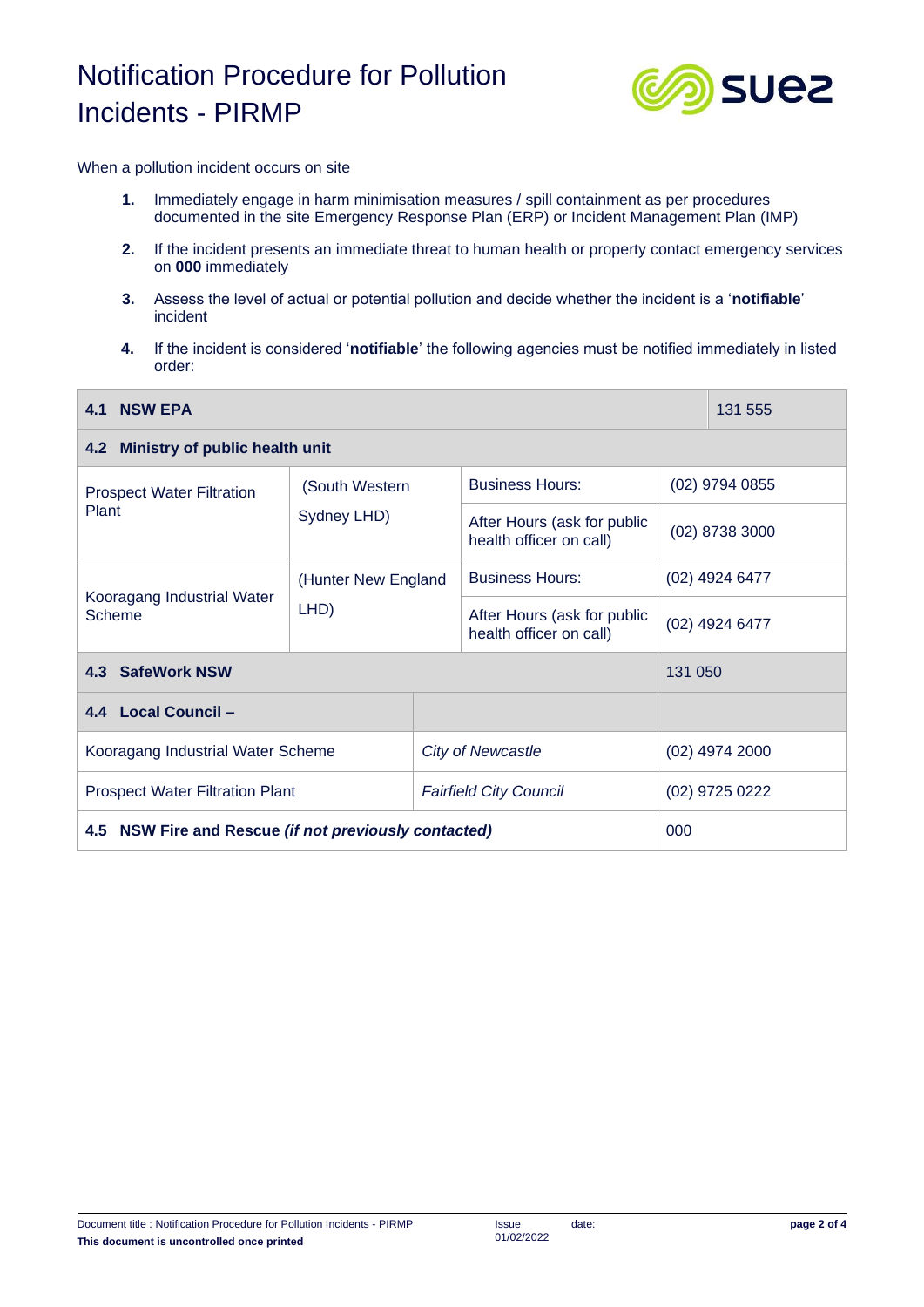### Notification Procedure for Pollution Incidents - PIRMP



### Communicating with Neighbours

The following flowchart illustrates the actions to be taken in the event of a 'notifiable' pollution incident occurring on a SUEZ site: